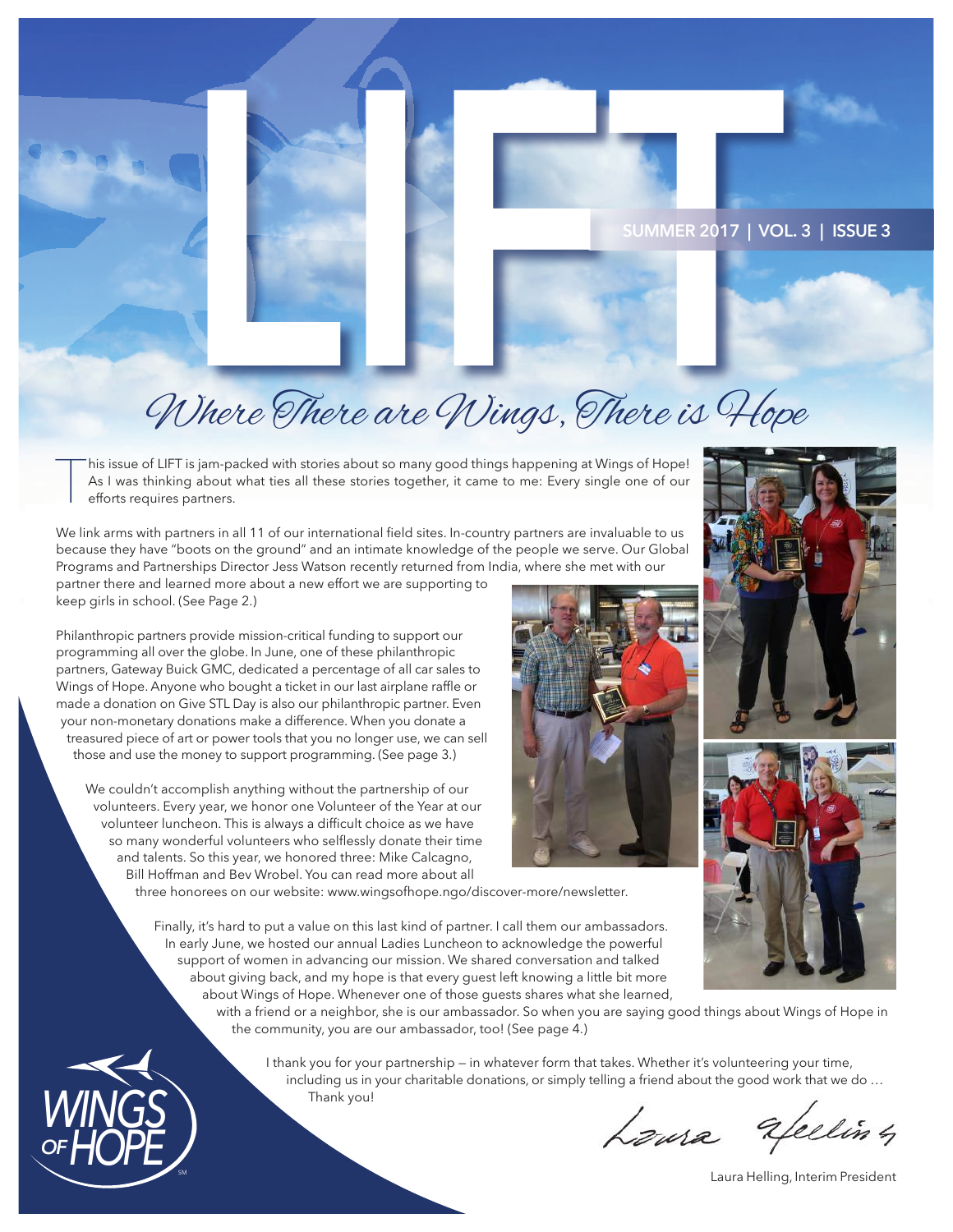Field NOTES

### **FOCUS: WOMEN IN INDIA**

"Meeting with a group of bright, curious teenage girls about the pressures on them to drop out of school was the most impactful moment for me," said Global Programs and



Partnerships Director Jess Watson after her nine-day trip to India with volunteer Mike McCombs in March 2017. "The girls are facing pressures from poverty and gender discrimination on a daily basis, but they desperately want to get an education."

Watson and McCombs were visiting Wings of Hope feld partner Nari O Sishu Kalyan Samitee (NSKS) in Balasore on the southern coast of India. They were evaluating Project Keep Girls In School, a new joint effort between NSKS and Wings of Hope which focuses on supporting groups of women to sell women's health products in local schools and in their communities. The combined goal of the project is poverty alleviation, improving women's health, and combating the drop-out rate among teen girls. After intensive meetings with NSKS staff and the community members involved, the project was recommended for approval.

The Wings of Hope team also met some of the women benefting from the work center we constructed there in 2014. It now serves as an incense production facility and provides a supplemental income of \$50/mo. for 70 women. "Fifty dollars might not seem like much to us, but to a woman in this part of India, it is the difference between living in poverty and providing for her children," McCombs said. Women sit in rows on the foor in the spacious room and package incense in boxes to be sold all over the country. Demand is high, and they already have big plans for expansion. The women talked about being able to pay for medicine, food for their family, and school fees for their girl children, who often had to drop out before their mothers had an income. At Wings of Hope, we believe that the best way to help a child is by empowering her mother - and this field trip really brought that home!





### **YOUNG AMBASSADORS SUPPORT TANZANIA IN 2017**

On March 30, the Young Ambassadors of Wings of Hope held their annual meeting to vote on an international project to support with fundraising in 2017. Members were presented with five options, then voted by placing pushpins on a map. When all pushpins were counted, the group voted to support flying medical clinics in Tanzania!

### **YOUNG AMBASSADORS RUN FOR TANZANIA!**



**A team of Young Ambassadors ran in the GO! St. Louis 5K on April 8th and raised over \$1,800 — a very good start to their Tanzania fundraising effort!**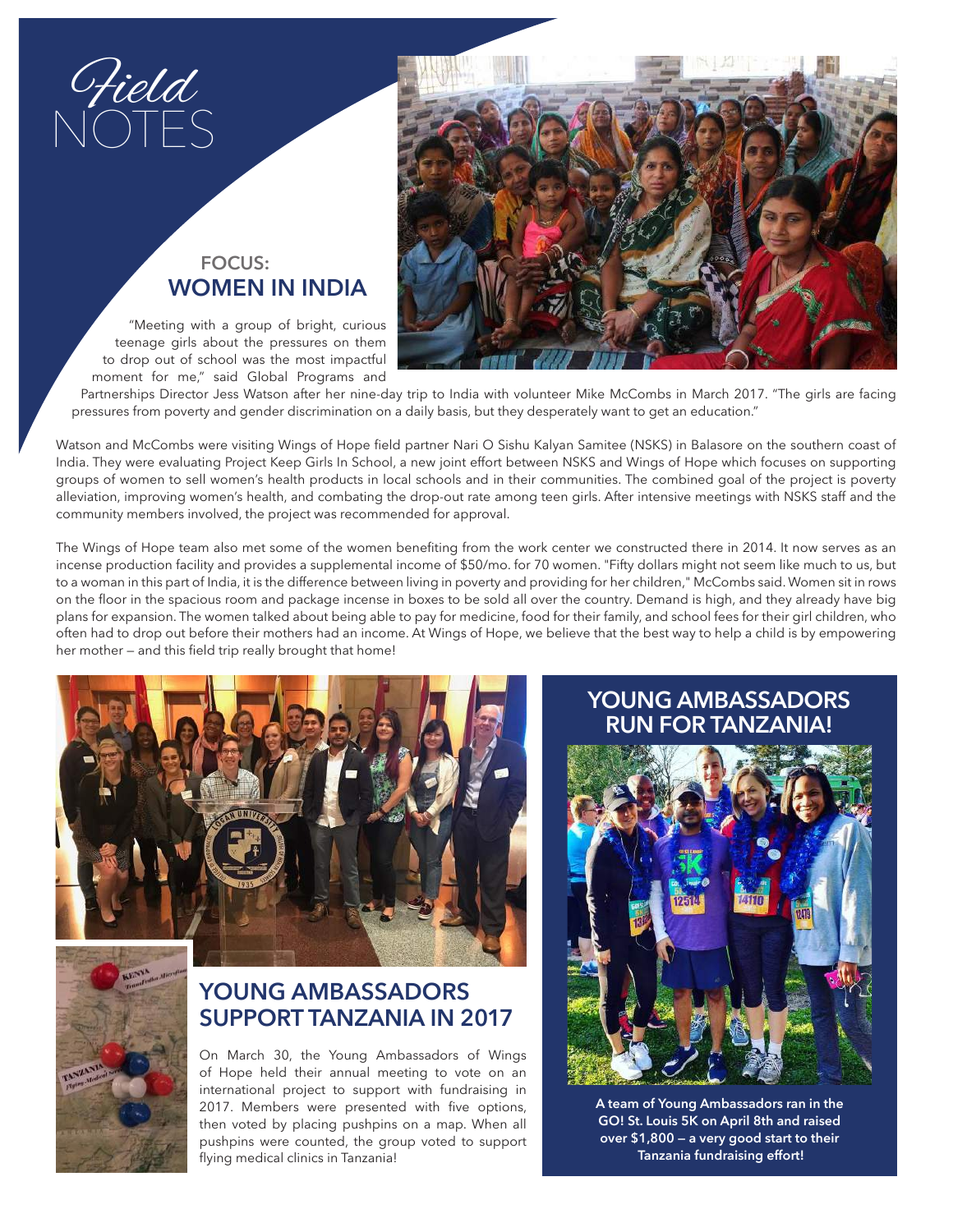

## **AIRPLANE RAFFLE SELLS OUT … WINNERS ANNOUNCED!**

On April 1, 2017 at 6 a.m. Central Time, we launched our latest airplane raffe to raise funds for our Medical Relief & Air Transport Program. Before noon, all 4,000 tickets had sold out! Nyla Schroeder of Minnesota won the Grand Prize Piper Archer II, and John Blangiardo won the second prize (private pilot's license or advanced training scholarship). Congratulations to the winners — and THANK YOU to all who participated!



### **GIVE STL DAY DRIVES DONATIONS**

On May 11, 2017, we participated in our third consecutive Give STL Day. Out of more than 800 participating nonprofits, Wings of Hope ranked 3rd in amount of total donations — **raising over \$56,000** during the 24-hour online giving event. We always say we have the world's best supporters — and this is why! **Thank You!**

### **CONSIDERING A CHARITABLE GIFT ANNUITY?**

A charitable gift annuity is a wonderful way to support Wings of Hope and guarantee yourself or other beneficiaries a fixed income for life. Here's how it works: You make a donation to Wings of Hope, you designate one or two beneficiaries - and those beneficiaries receive a fixed income for life. Plus, a portion of each annuity payment is tax free! Sound interesting? Contact Laura Helling, Director of Development, at laura.helling@wingsofhope.ngo, or call 636-537-1302.



### **#GATEWAYGIVESBACK—AGAIN!**

So excited that Gateway Buick GMC chose us to be their #GatewayGivesBack partner for the second year in a row! All through the month of June, a portion of every car sold supports our lifesaving Medical Relief & Air Transport Program. Thank you, Gateway Buick GMC!



A Mom's Thank You

Want to know how much our Medical Relief & Air Transport Program means to the families of the children we transport? Read this note from Amanda, the mother of a little guy we fly for treatment of clubfoot:

*"Walking is always an exciting milestone in any child's life, but especially when your child is born with a medical condition. As Corey and I were refecting on this past year, our hearts are overwhelmed with gratitude for Wings of Hope. You have helped make it possible for Griffn to take his frst steps! We are so thankful for everyone at Wings of Hope!"*



**July 1, 2017** 135th Veiled Prophet Parade *Downtown St. Louis*

> **September** Fall Aircraft Raffle launch

**October 14, 2017** Taste of Hope International Food Tasting *Wings of Hope Hangar*

**November 11, 2017** GSLBAA Trivia Night (beneftting Wings of Hope) *CBC High School*

### **CAN WE TAKE THAT OFF YOUR HANDS?**

We sell many donated items on eBay to raise funds for Wings of Hope programming

— but our eBay stock is

running low. If you have items to donate, please drop them by our headquarters or email Norm Hild (norm.hild@ wingsofhope.ngo) for more information. Here is a quick guide as to what we will and will not accept. **Thank you!**

# Yes, Please!

Power Tools (working), specialized hand tools, currently supported avionics, pilot gear (GPS & headsets), consumer electronics, sports equipment (fixed-based equipment, multi-speed bicycles), boats, outboard motors, limited artwork (provide type, artist name and print number to angela. walleman@wingsofhope.ngo for decision)

No, Thank You!

Vehicles, collectibles, clothing, cheap audio speakers, trailer hitches, computers/monitors, kitchenware/dishes, appliances, furniture, bedding, guns